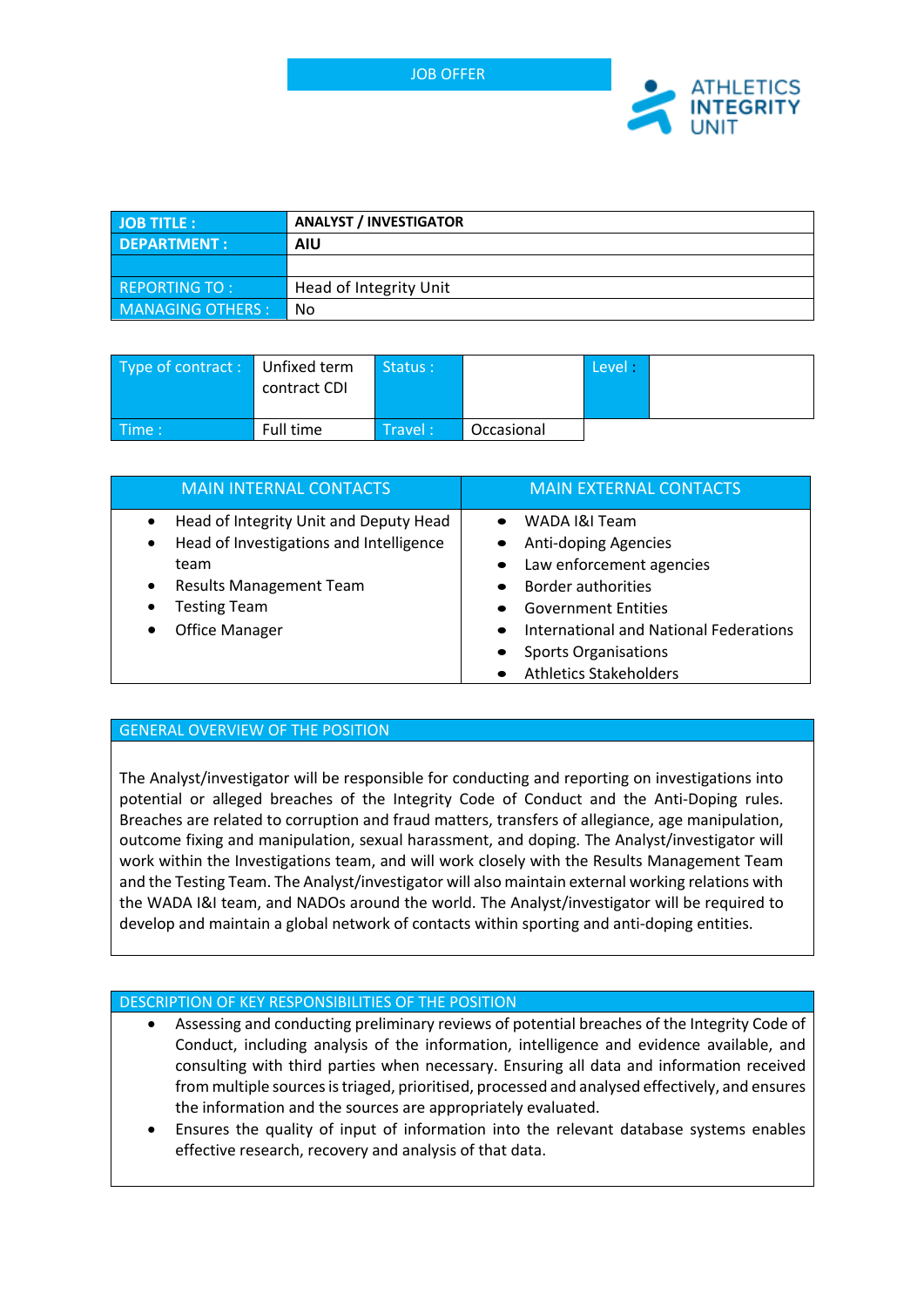

- Participates in team investigations and analysis projects, through conducting evidentialstandard interviews, collecting social-media intelligence (SOCMINT), undertaking digital forensics missions, liaising with stakeholder intelligence interlocutors, law enforcement and government agencies, and using electronic analytical tools in the development and production of investigation themes, link charts, timelines and reports.
- Interviewing or coordinating the interviewing of athletes, athlete support personnel and officials who are suspected or charged with a breach of the Integrity Code of Conduct.
- Reviewing and evaluating information collected or to be collected in the course of an investigation and determining potential courses of action in close cooperation with the head of the Investigations Team.
- Identifying patterns, links, networks, behavioural commonalities amongst the athletics community that indicate doping, corruption or other potential violations of the law, Codes, International Standards, Rules and Regulations.
- Rigorous recording and tracking of information/evidence collected and actions taken in the course of investigations.
- Assisting the Results Management team in investigating substantial assistance applications and potential non-AAF ADRVs in doping-related cases.
- Working with the Testing Team, feeding in intelligence and analytical outputs to develop intelligence-driven target-testing strategies and outcomes.
- Work with the Education Manager feeding in developments and trends relating to the athletics community to assist in the development of refined education strategies.
- Identifying, developing and maintaining a global network of contacts and processing information obtained in a sensitive and confidential way.
- Liaising with WADA I&I Team, Anti-doping Agencies, Law enforcement agencies, Border authorities, International Federations, Sports Organisations, Athletics Stakeholders on a regular basis for doping-related matters, corruption cases, transfers of allegiance, harassment complaints, and sports manipulation and age manipulation matters.
- Coordinating the sharing of sensitive intelligence to the appropriate national and/or international law enforcement agencies and regulatory bodies for potential investigative action.
- Develop and maintain extensive knowledge of doping-related science and medical information, in particular keeping current with doping substances, methods and prevalence of doping in all Athletics disciplines.
- Preparing investigation reports for the Results Management Unit and Head of Integrity Unit.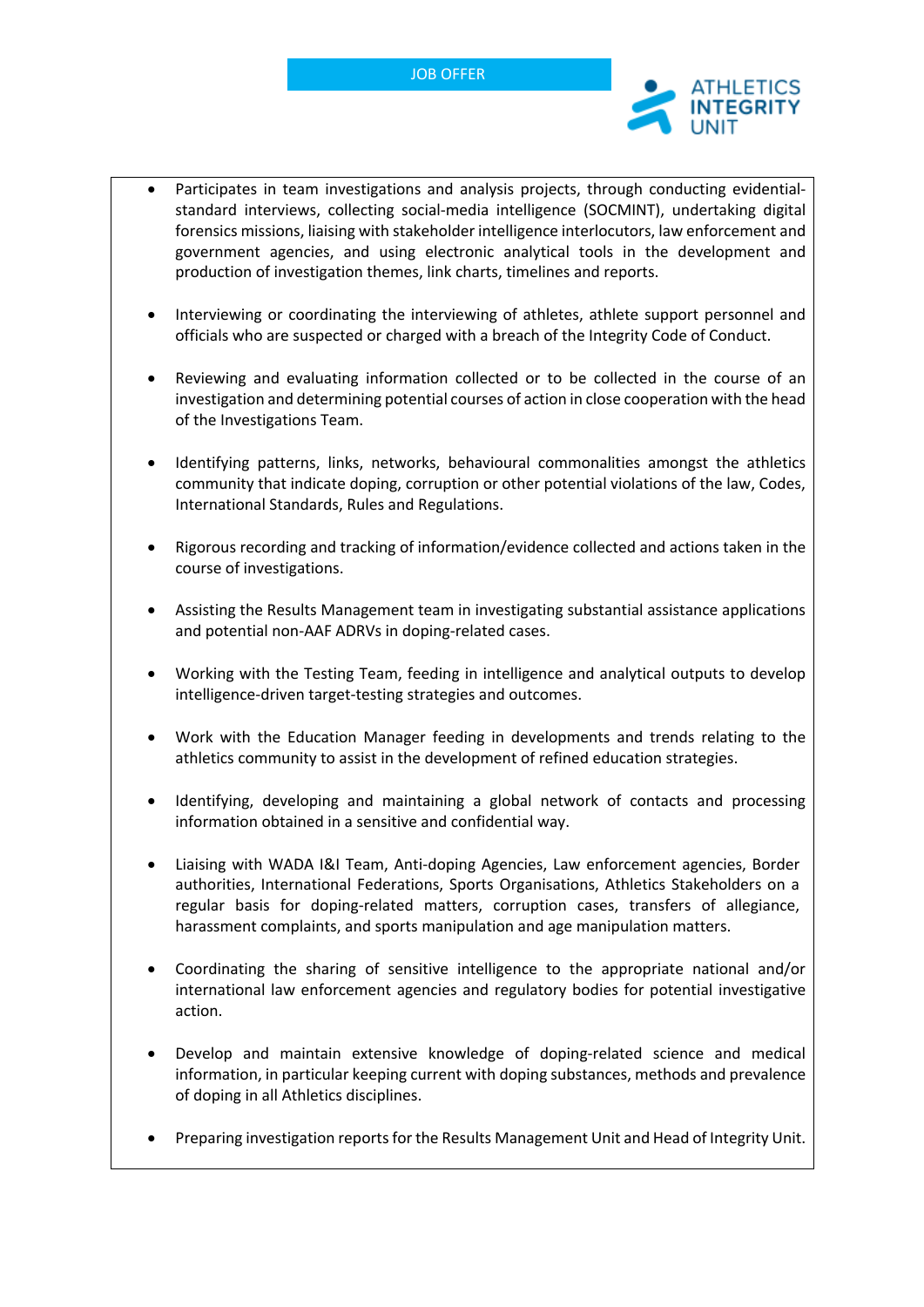

• Undertaking any other work as instructed by the Head or the Board of the Athletics Integrity Unit.

#### • SKILLS & EXPERIENCE REQUIRED

- - Comprehensive knowledge and application of the World Anti-Doping Code and International Standards, working in differing legal jurisdictions, and extensive application of investigations work for results management outcomes.
- Comprehensive knowledge and application of the use of WADA systems, in particular ADAMS, in investigations and analysis work.
- Comprehensive knowledge and application of sports analysis techniques in identifying potential targets, vulnerabilities, patterns, links, networks and commonalities leading to improved investigations outcomes, particularly focused upon potential harassment, abuse and maltreatment in athletics.
- Proven experience in interviewing people and in other information gathering methods.
- Proven experience in analysis techniques, in particular using ADAMS data, athlete medical information, open sourced information, performance data and other information for target testing and investigations priorities.
- Formal qualifications, comprehensive knowledge and experience in the sports psychology environment and sports integrity-related environment, ideally at the national or international level and in more than one role.
- Deep knowledge of sport environment / worldwide and practice

#### SOFT SKILLS & EXPECTED BEHAVIOUR

- Able to fit in with the Integrity Unit's culture and values: a strong work ethic, a good team player and complete dedication to protecting the integrity of sport.
- Rigorous and methodical in approach.
- A person of impeccable integrity.
- Autonomous, able to work quickly and accurately and without supervision in a structured and organized manner.
- Strong communication skills, both in compiling written reports and making oral presentations.